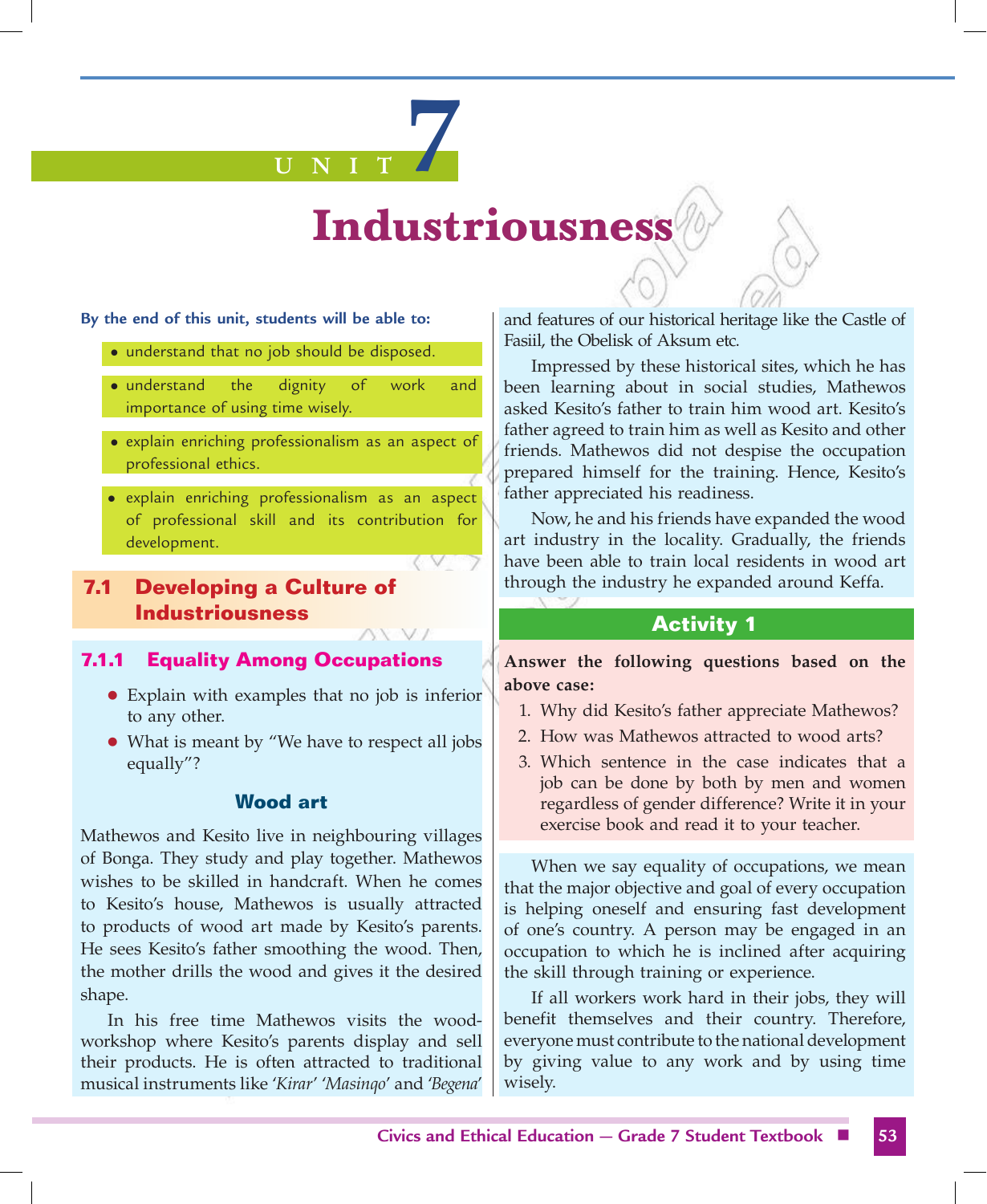# **Activity 2**

**Answer the following questions based on the previous case:**

- 1. Why do you think that it is often said, there is no "inferior or superior" job?
- 2. What do jobs of all kinds contribute to national development?

#### **7.1.2 Work, Time and Development**



Picture 7.1. People engaged in afforestation of a formerly barren land

- What do you understand from the above picture? Tell for your teacher.
- If you have ever taken part in planting trees, describe what you did to your classmates.
- Explain the major advantages of planting trees.

#### **Dagetama kebele**

'Dagetama' is a green, rural village in Gurage Zone near Butajirra town. The locality is known for its forest coverage the residents have never faced a shortage of rainfall. This greenness and fertility, however, declined.

Even though the residents of the locality made efforts to preserve the greenness and fertility those who did not care for the well-being of the locality cut down many trees. Because of this, the locality lost its previous image and beauty and looked like a place burnt by volcano.

The residents told the government officials that immediate measures had to be taken to reverse this situation. Accordingly seedling nursery sites were opened at different places for reforestation. The residents conducted a scheduled tree-planting and care programme in collaboration with government and under the guidance of professionals. The foot and top of the hill were covered with seedlings before the end of the rainy season. The people carried out the reforestation programme with full interest and commitment.

Today, everyone who passes through "Dagetama" kebele can see it with its former fertility and greenness. The trees that have grown on the foot and top of the hill, the stream that flows at the foot of the mountain and the plants that have grown in the fields are once again attractive to human beings and animals.

# **Activity 3**

**Answer the following questions based on the above case:**

- 1. How are the relationships between time, work and development expressed in the above story? Discuss in groups.
- 2. How was the environmental problem of 'Dagetama' kebele solved?
- 3. Explain what should be done to keep the environment fertile and green.

The links between time, work and development will be successful, when based on careful planning and clear objectives. Time is a naturally given resource, without any cost. It is non-renewable resource that serves everyone on equal basis. It is one of the resources over which everyone exercises full controls.

Everyone uses time by dividing it for work, leisure, and sleep. Wise sayings state that 'a country's fate is determined by the value its people give to time and the way they use it.' A society which understands the value of time and uses it properly will have the potential to develop the country.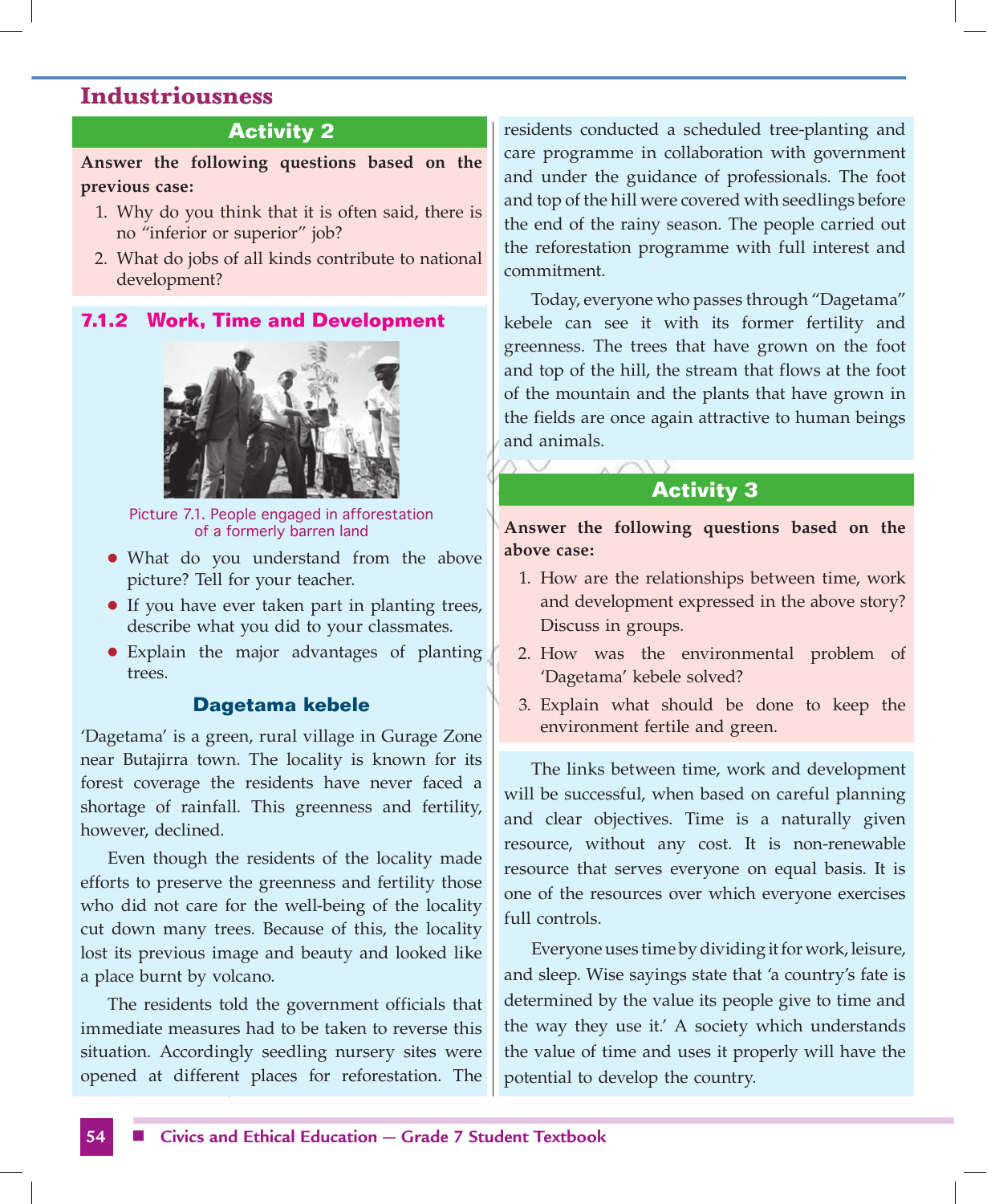# **Activity 4**

#### **Answer the following questions:**

- 1. Why does a student need to plan his/her time?
- 2. How can you express the relationship between a country's development and time?
- 3. How does a citizen harm the development of his/her country if he/she does not use time properly?

# **7.1.3 Doing Private and Collective Works Efficiently and Promptly**



Picture 7.2. People working together

- What are the people in the picture doing?
- What is the contribution of efficiency in ones work for the common good?

# **Time and Work**

W/ro Balote is the director of Edget Secondary School. She is well-known for her administrative skill and good user of time. She believes in individual and collective work. Together with her colleagues she works hard to bring about changes in the school. Because she gives much value to time, the school has made her completing tasks a head of the planned time its culture. Everybody is working hard in different areas such as drama, sport, literature, workshop display, music clubs, and in the award committee.

There are competitions to make the inter-semester school day as attractive as possible. It is expected that guests from the youth club, women associations and neighbouring schools and other prominent persons will join the celebration. W/ro Balote called a meeting to evaluate the achievements of the school in the semester and to check on tasks that had not been completed yet. In the meeting she reminded everyone, that discharging personal responsibilities is the way to accomplish collective tasks on time. The students and teachers of the school have successfully completed their preparations and they are now ready to celebrate the day.

# **Activity 5**

#### **Answer the following questions:**

- 1. What is the impact of personal performance on the performance of a group?
- 2. What are the advantages of completing personal and collective tasks efficiently and on time?
- 3. What activities can be done by students collectively? Give two examples.

Carrying out personal and collective tasks punctually and efficiently is a way of discharging ones responsibility. The result of any work is measured not only in its quality but also in its timeliness. In any task personal work makes a contribution to group work. Doing personal and group work efficiently and punctually contributes to the development of a country.

When personal and group work is done punctually and efficiently, the standard of the professional and the society improves. It also plays a great role in the economic growth and development of the country. Since work is a social activity, which requires the active involvement of everyone, one's personal contribution helps to create a quality product.

Completing a certain task before the planned time means that there will be time for additional work and increased productivity.

Hence, every worker shall give due consideration for time, quality of work and productivity. This in turn becomes the basis for national growth and development.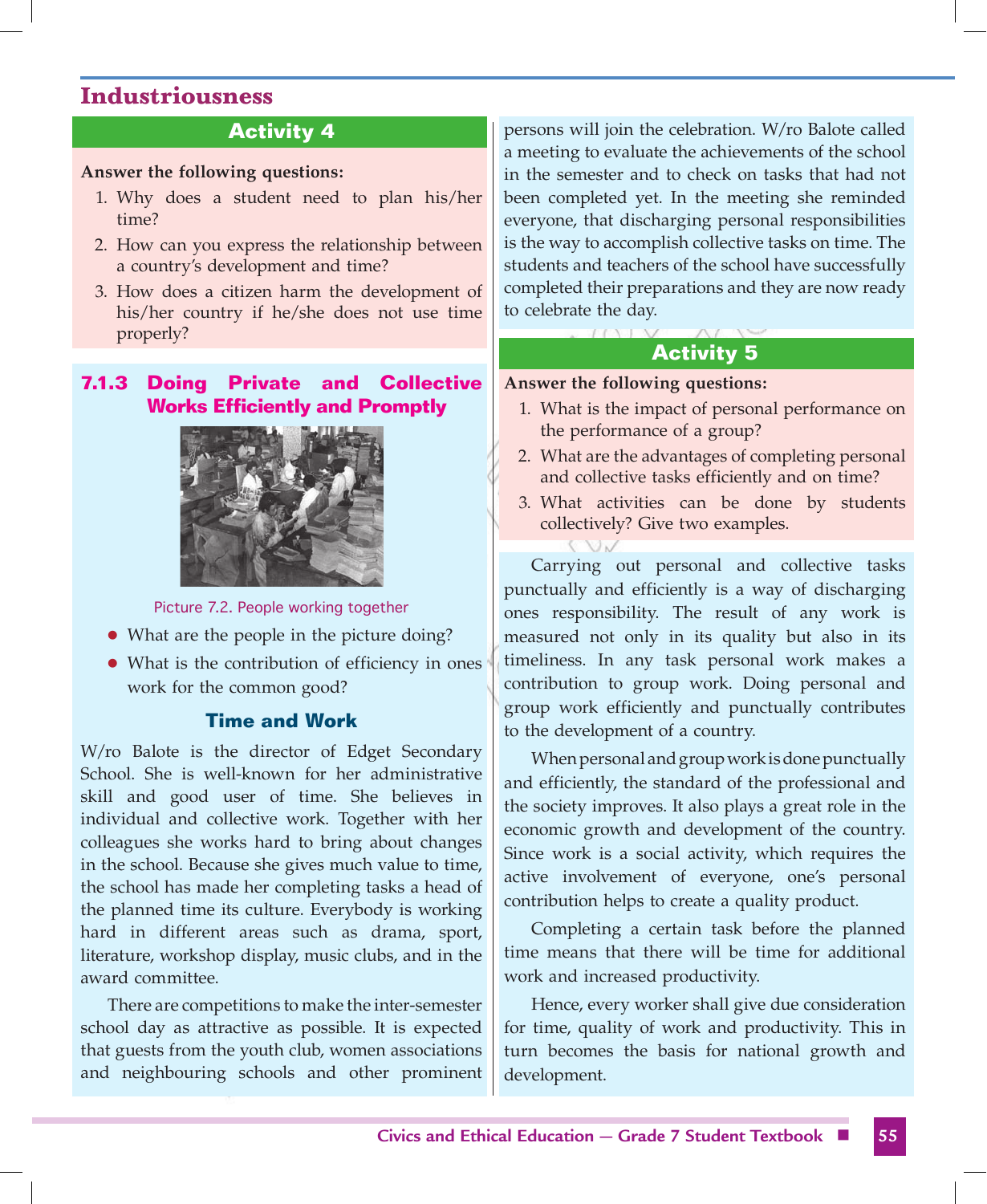# **Activity 6**

#### **Answer the following questions:**

- 1. What are the criteria for judging that a given task has been completed successfully?
- 2. "A successful work is a work done with a higher quality within a short time." What does this imply?

#### **7.2 Idleness**

# **7.2.1 Idleness as Anti-Economic Growth and Development**

ከነውርም ነውር የልማት ጠላት፣

ሁልጊዜም ፀያፍ ነው ሳይሠሩ መብላት፡፡

• Why is idleness said to be taboo?

#### **The lazy child**

Babicho is a lazy girl who prefers to live idle. Her family and school are concerned about her laziness which she exhibits in both places. Her father especially exerts a great effort to bring her out of this unacceptable behaviour. This is because idleness hinders the development of the nation and leads to social neglect. Her father was also afraid that her idleness may lead to addiction. Thus, he planned gradually to attract her to the poultry project which he had started in the compound.

One Saturday morning he called her and told her to collect and count the eggs. After some hesitation she did what she was told. The next day she completed her task more willingly. She noticed that she is feeling happy about what she did during these two days.

The third day, without any direction she collected the eggs and cleaned the hut of chicken. Then she asked her father to make a schedule for her as when to study and when to play. Gradually, she started to consider the activities like feeding the chickens, collecting the eggs and taking care of newly hatched chickens as entertainment. She also started selling the eggs and felt happiness by informing her father how much money she had made from her daily task.

Her parents were glad by the changes in their daughter. Babicho herself proved that work gives freedom and self-confidence. Taking herself out of laziness she became a clever student and a hard worker. Her parents and her teachers and classmates admired her behavioural change.

# **Activity 7**

**Answer the following questions based on the above case:**

- 1. How was Babicho able to develop selfconfidence?
- 2. List the conditions that helped Babicho to get out of her dislike of to work.
- 3. "Idleness is anti-growth and development". Invite a professional to talk about this topic and conduct discussions in the class.

To emphasize that idleness is anti-economic growth and development, we can use the proverb which says **"**የማይሰራ አይብላ**"** that means "one who does not work shall not eat." Work is a guarantee of a better life.

Moreover, mental and physical development cannot be achieved without work. When we work, we gain the capacity to change our lives and those of others. Hence, idleness harms not only the individual, but also his/her family, society and country.

# **Activity 8**

#### **Answer the following questions:**

- 1. Explain the relationship between the industriousness of a person and the development of his/her country.
- 2. Together with your teacher arrange a discussion forum in the school about "Making idleness a taboo".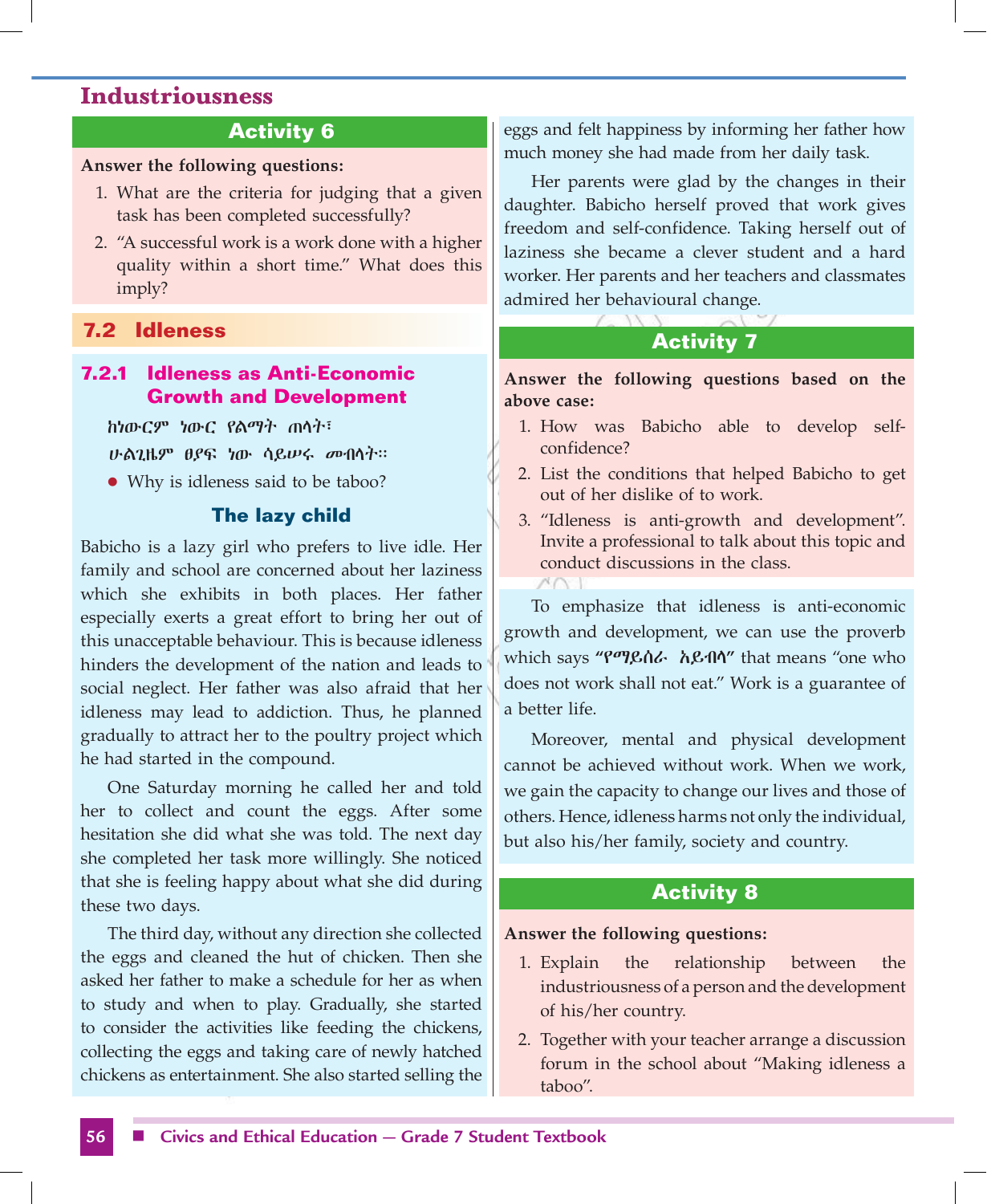# **7.2.2 Economic Objectives Stated in the FDRE Constitution**

• What is the advantage of stating economic objectives in the constitution?

#### **The clever pastoralist**

W/ro Hawa Abdela is one of the cleverest women pastoralists in Afar and she is a candidate for a medal award too. Three years ago she was engaged only in cattle breeding, but after receiving the advice of Agricultural Extension Agents she started mixed farming on a hectare of land. This means that, while maintaining her cattle breeding, she has also started to produce vegetables and fruit. From this, she started to generate additional income for herself and forage for her cattle. Besides her intention to become involved in trade she is also building a house with two rooms in the town of Asayita.

(*Source:* Adis Zemen Yekatit 8/2000 E.C)

# **Activity 9**

**Answer the following questions based on the above case:**

- 1. How did W/ro Hawa improve her standard of living?
- 2. What is the advantage of rewarding industrious people like W/ro Hawa?

 $(1/\sqrt{N})$ 

The main focus of the economic objectives stated in the constitution of FDRE is to fulfill the basic needs of the people and ensure the country's growth and prosperity. The economic and developmental objectives of the country are mainly aimed at building a free market economy in which the people will be benefitted at different levels, freed from dependence on foreign aid, and ensuring fast economic development.

The free market economic system is one in which citizens engaged in the economic activities of their own choice. It is an economic system that depends on the demand of the people and the supply of products. It is clearly indicated in the FDRE constitution that the basic objective of any developmental activity in the country is the development of citizens and the fulfillment of their basic needs. These basic objectives have the following features:

- Any Ethiopian has the right to be engaged in an economic activity of his/her choice.
- Government has to follow policies that encourage the creation of employment opportunities. It also has to make programmes that create job opportunity of the unemployed and the needy.

In order to implement these objectives, the government is undertaking developmental activities that focussed on the agricultural economic sector. Greater effort is also being made in other economic sectors.

Besides clearly stating these objectives and giving support to ensure their success, different practical measures are also taken to improve the economic life of rural pastoralists and farmers. Different awards are also given to encourage farmers, pastoralists, and investors who are successful.

#### **Activity 10**

#### **Discuss on the following questions:**

- 1. How can fast development be achieved in our country?
- 2. What measures should the government take to create job opportunities for unemployed people?

# **7.3 Professions and Professional Ethics**

# **7.3.1 The Relationship between Professional Ethics and Productivity**

• What is a profession? What do you know about professional ethics?

#### **Etab soap factory**

Etab soap factory is one of the factories in the town of Hawassa which give great service to our society.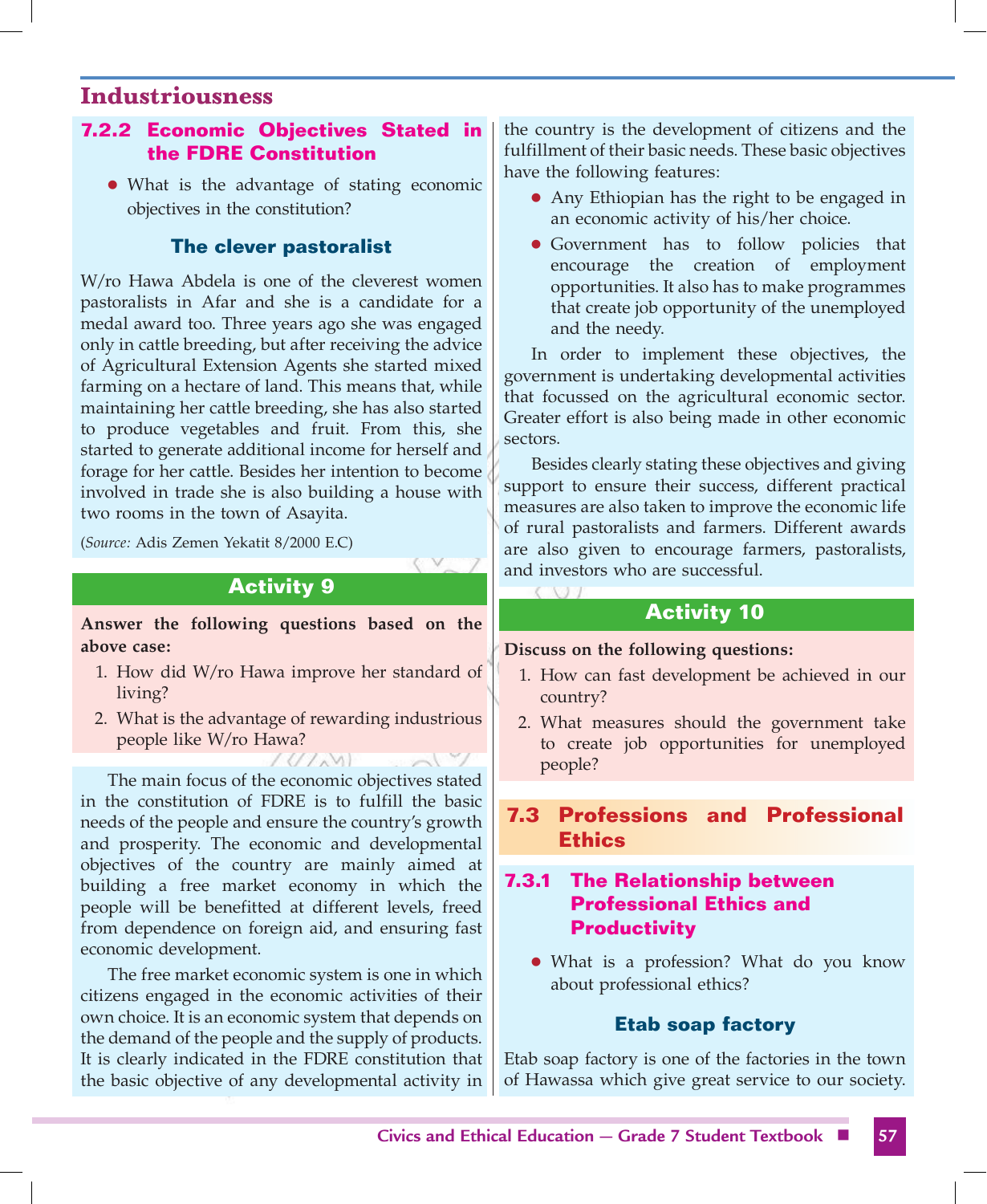Sofiya has been working at this factory for the past 16 years. She is well-known for her love of work. When the employees of the factory agreed to increase the profits of the factory by doubling their productivity, she was the first to support the idea.

She is the sales officer of the factory, known for her work discipline, proper service for customers, good use of time and cooperation with fellow workers. Though she was originally employed as a janitor, she gradually took this position after getting a Diploma in Business Administration from Addis Ababa College of Commerce.

She improved the outside and inside commercial activities of the factory by using her knowledge and experience. After joining the managerial committee of the Labour union of the factory, she taught the employees of the factory to serve their customers with competence and honesty which are important professional ethics.

#### **Activity 11**

#### **Answer the following questions:**

- 1. Why did Etab soap factory become so productive?
- 2. What professional ethics meant that Sofiya was appointed to higher positions?
- 3. Why are professional ethics necessary for a professional person serving the society?

Developing one's professional ethics and quality is the base for productivity. Professionalism is the ability to perform certain tasks with skills, which acquired through training or experience. Whereas, professional ethics is the behaviour and inclination expected from a professional person.

People may be engaged in different professions according to their interest and inclination. Ethical principles are important in every profession. Therefore, professional ethics guide the behaviour of every professional while giving service. For example, teaching ethics, medical ethics are professional ethics.

However honesty, loyalty, punctuality, industriousness etc. are common ethical principles for all professions. In general, professionalism and ethical behaviour are inseparable requirements for professional efficiency. There is no productivity in the absence of professional ethics.

#### **Activity 12**

#### **Answer the following questions:**

- 1. List the common elements of professional ethics.
- 2. Why do we say that professional efficiency alone is not enough to successfully accomplish a task?

#### **Summary**

Industriousness can develop where there are societies and workers who make hard work as their life principle. Industriousness means the habit of hard and using time wisely to improve the quality and quantity of work assigned to a person or a group.

The basic economic objectives of the Ethiopian constitution are to ensure the benefit of all citizens. Without industrious (hardworking) citizens there can be no national development, and without national development we cannot ensure the well-being of all citizens. To achieve development, increased productivity is essential. A country's development is achieved when workers in all fields of activity become ethical, develop a good work culture, hate idleness and understand the value of work.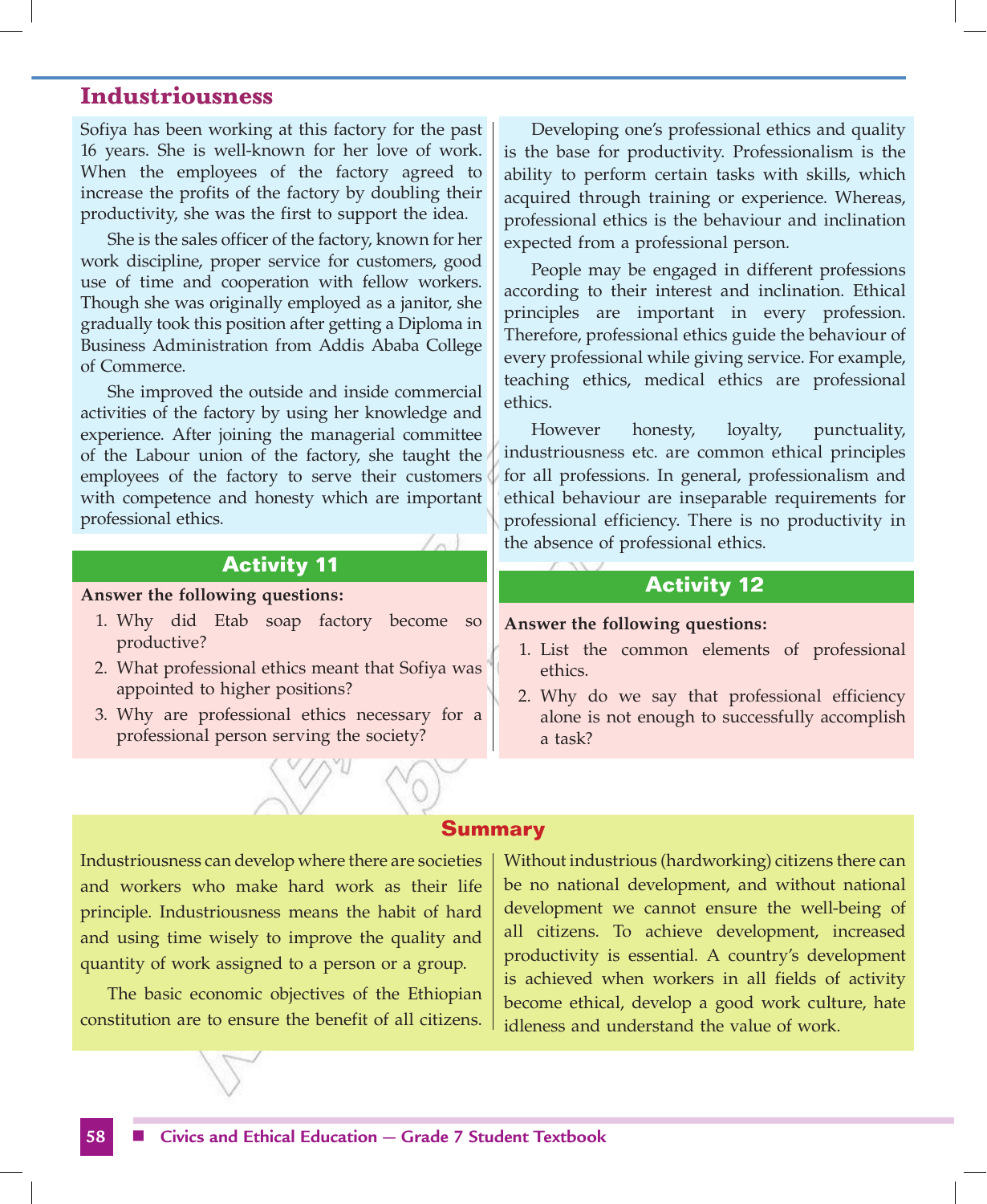#### **Key Words**

| Anti:                          | In opposition                              |
|--------------------------------|--------------------------------------------|
| Victim:                        | Vulnerable, one who is attacked or tricked |
| Achieved:                      | Attained, reached a goal                   |
| <i>Hesitation:</i> Uncertainty |                                            |
| <i>Prevalence:</i> Existence   |                                            |

# **Unit Review Exercises**

**Do these review exercises in your exercise book.**

# **I. Write "True" if the statement is correct and write "False" if the statement is incorrect**

- 1. Professional efficiency alone is enough to provide full service to customers.
- 2. It is wrong to consider national development as only the concern of few persons and leaders.
- 3. Using time properly is one of the manifestations of professional ethics.
- 4. Professional ethics are similar in all professions.
- 5. Personal achievement has a significant effect on common development.

#### **II. Match words or phrases under column 'A' with correct items of column 'B'**

#### **A B**

- 
- 1. Idleness A. Strategy for the participation of all citizens in development
- 2. Professional ethics  $\land\land\qquad$  B. Enables one to use time properly
- 
- 3. Work plan  $\bigotimes / \bigotimes$  A taboo/dependency behaviour
- 4. The right to choose one's works D. Believing in the equality of works
- 5. No disrespect to work E. A behaviour expected from every worker
	- F. Common work

# **III. Copy the following questions on your exercise book and fill the correct answer on the space provided**

- 1. **Example 1.** is making citizens of a country the beneficiaries of development.
- 2. **We also deliver the expected of every professional.**
- 3. As you have learned in this lesson, \_\_\_\_\_\_\_\_\_\_\_\_\_\_\_\_ is a taboo and one of the social problems.
- 4. The development of a country is possible when all of its citizens have the culture of \_\_\_\_\_\_\_\_\_\_\_\_.
- 5. A professional is successful when he serves society by combining \_\_\_\_\_\_\_\_\_\_ and \_\_\_\_\_\_\_\_\_\_\_.